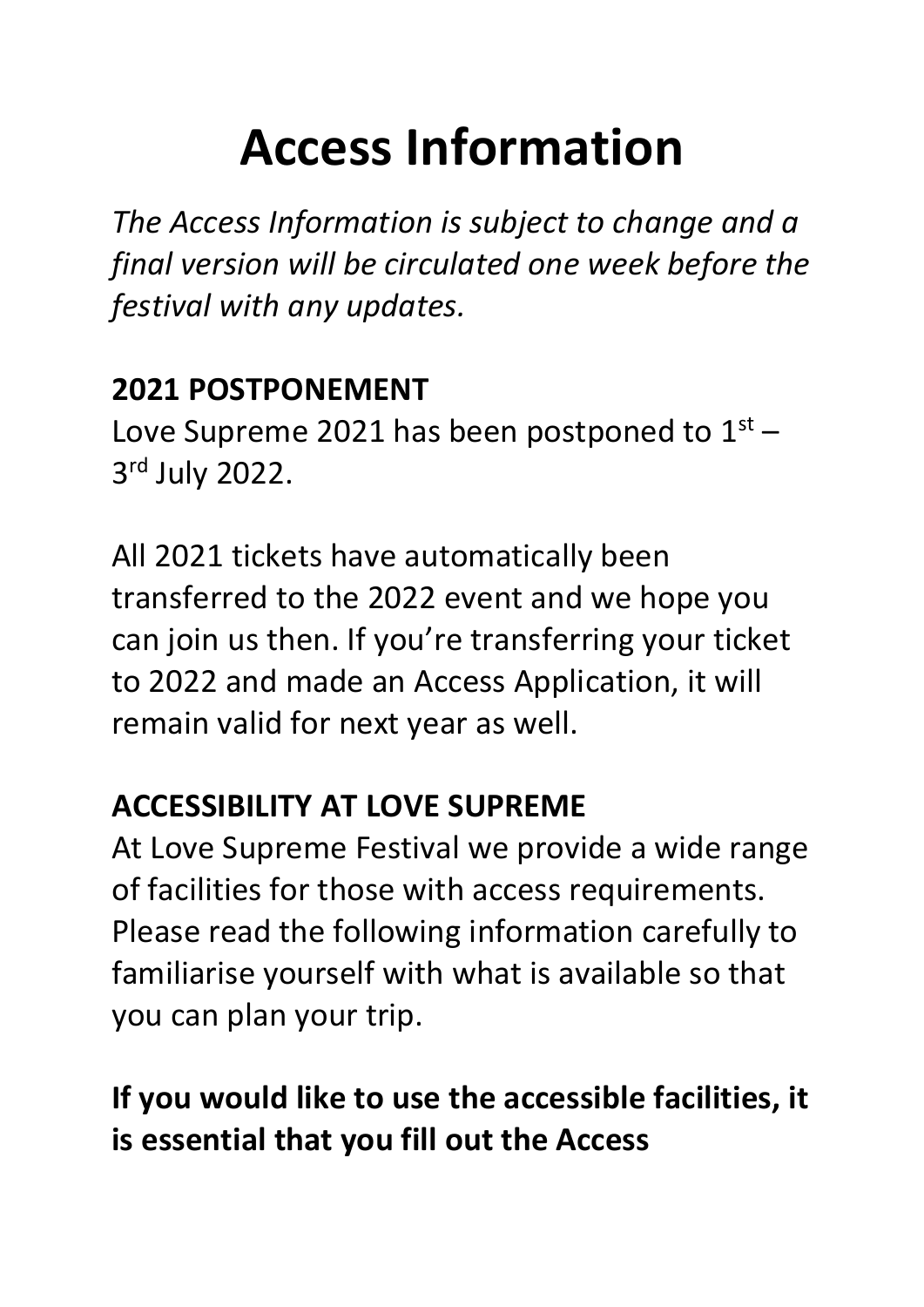# **Application Form to gain access to any of the following:**

- Free Personal Assistant ticket
- Accessible Campsite or Accessible Live-In Vehicle Field
- Additional guests in Accessible Campsite or Accessible Live-In Vehicle Field
- Accessible toilets
- Welfare tent refrigeration and charging
- Accessible Viewing Areas

This allows us to plan accordingly and ensure that we have enough capacity to cater for you.

## **BUYING TICKETS**

All applicants will need to purchase a festival ticket on our [ticket page.](https://lovesupremefestival.com/tickets) If you think you are eligible for a free Personal Assistant ticket to accompany you, do not buy a ticket for them. You can apply for this on the Access Application Form.

#### **ACCESS APPLICATION FORM**

Please click here to complete the [Access](https://forms.office.com/Pages/ResponsePage.aspx?id=4V1cv1RqkUCnL5DjKAFijA77Rc4V0p5JvtkJi7pHem9UMUgwUklRN05SRkdRNDZDTUdKWkpYRDRYRC4u)  [Application Form](https://forms.office.com/Pages/ResponsePage.aspx?id=4V1cv1RqkUCnL5DjKAFijA77Rc4V0p5JvtkJi7pHem9UMUgwUklRN05SRkdRNDZDTUdKWkpYRDRYRC4u) and request use of the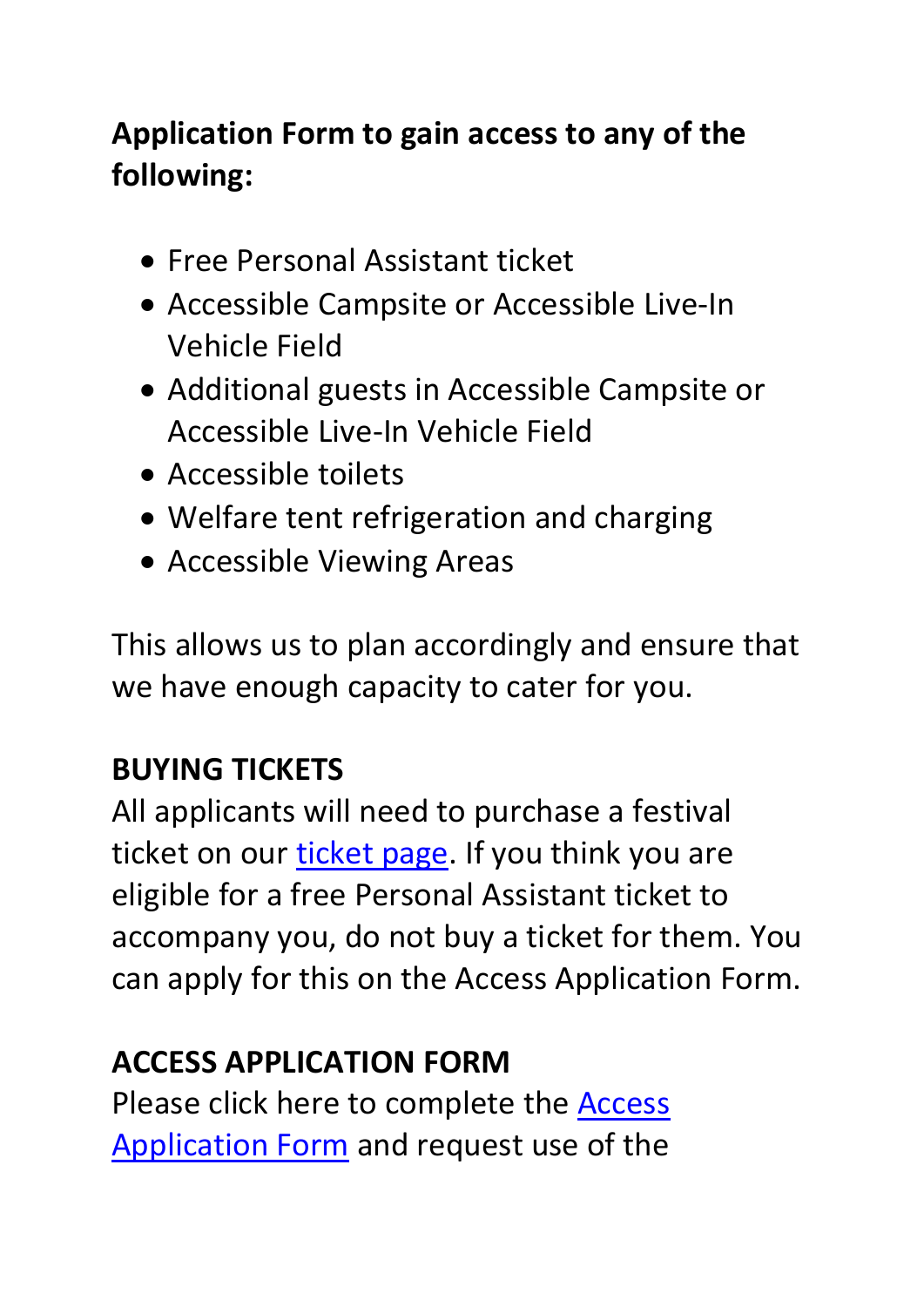accessible facilities and free Personal Assistant ticket. We will respond within 14 days to the email address you provide. Your application isn't approved until you receive an email from Love Supreme Festival.

Please note, we start dispatching the Access Accreditation on Thursday 9th June 2022. This allows us enough time to process all applications and send out final information and accreditation before the event. We will do our best to accommodate any late applications.

If you have any questions while filling out the form, please contact us at [access@lovesupremefestival.co.uk.](mailto:access@lovesupremefestival.co.uk)

#### **PERSONAL ASSISTANTS**

Personal Assistant (PA) tickets are provided so that customers who are unable to independently attend the festival can bring along someone who can provide the support needed at no extra cost. For that reason, we advise that your Personal Assistant must be able to carry out all support roles required, such as carrying your luggage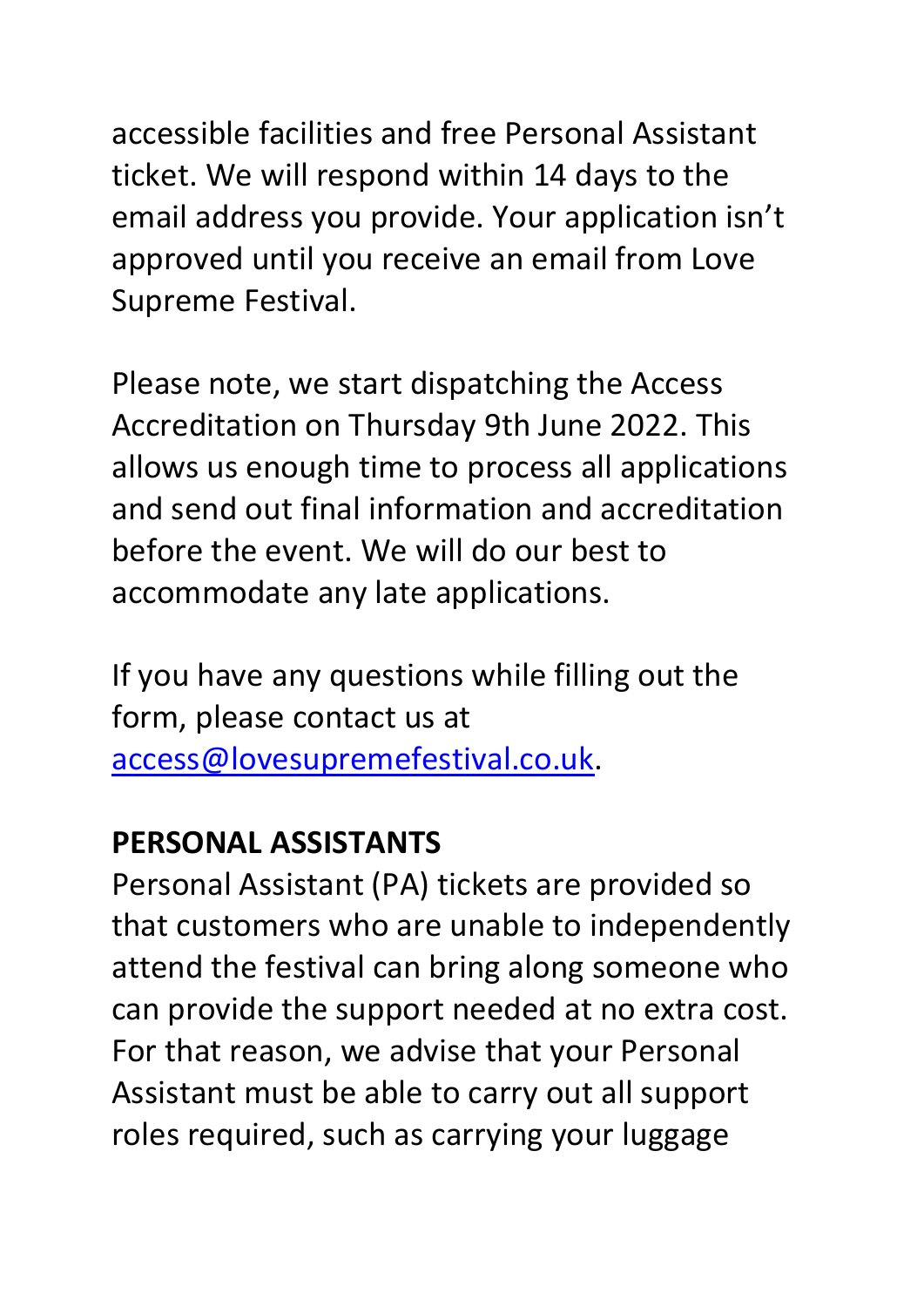between the car park and campsite and putting up your tent. The festival does not provide staff to do this for you. Please state the name and contact details of the PA on the Access Application Form.

# **ELIGIBILITY FOR ACCESSIBLE FACILITIES AND PA TICKETS**

In order to be eligible to use the accessible facilities and obtain a free PA ticket, we ask you to supply one of the following forms of supporting documentation:

- Front page of PIP
- Front page of DLA
- Deaf or Blind Registration
- CredAbility Access Card

There are two ways to send us your supporting documentation:

1) Email a scan or photo to [access@lovesupremefestival.co.uk](mailto:access@lovesupremefestival.co.uk) 2) Post a scan or photo to Love Supreme Festival Access Team, U-Live, 3 Pancras Square, London, N1C 4AG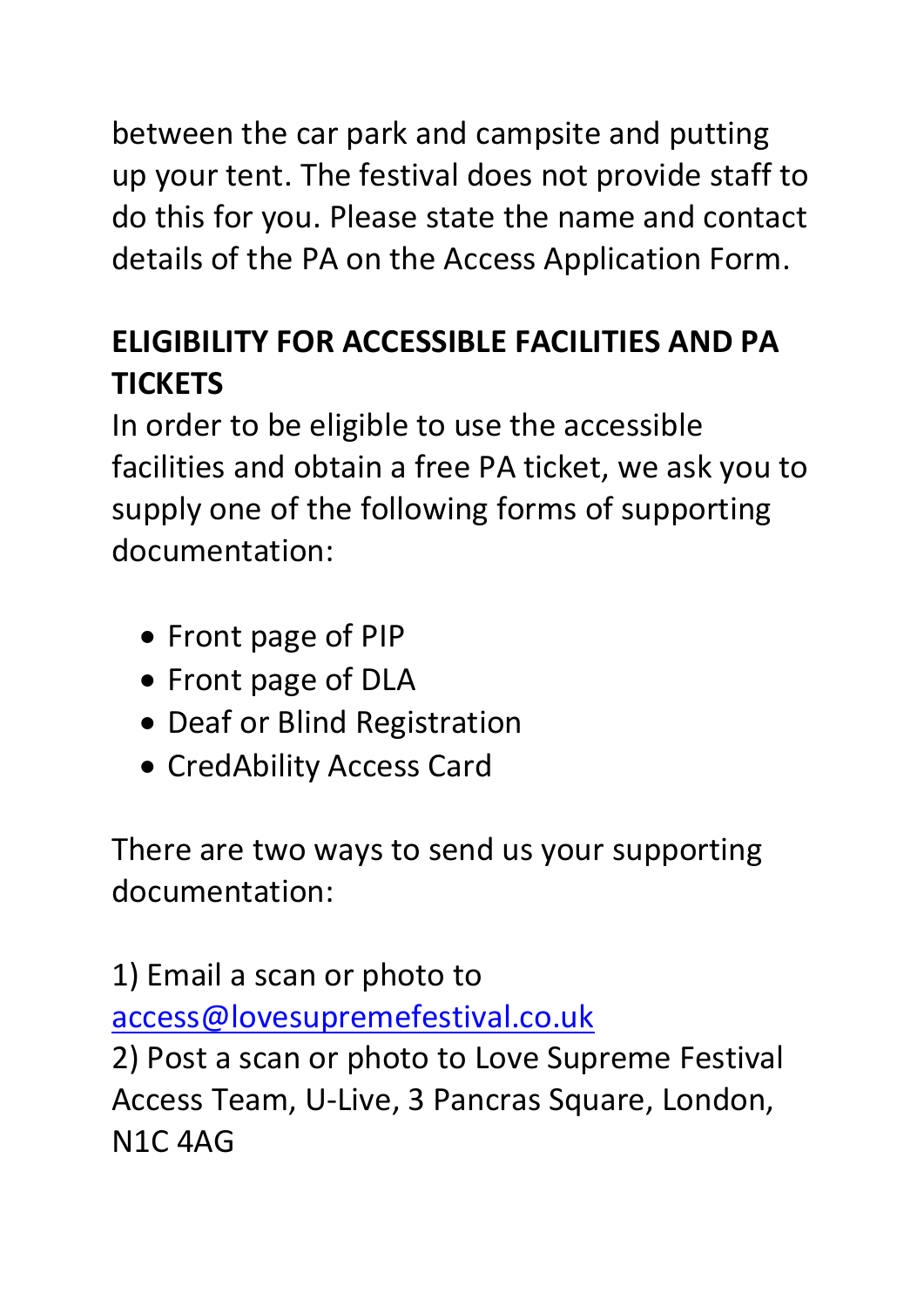The document must be dated in either 2019, 2020,2021 or 2022 and state the full name of the customer with access requirements.

Please feel free to black-out any information on the documents that relate to the amount of benefits paid or health conditions.

All documents will be securely stored and then destroyed once the application has been processed.

## **ACCREDITATION AND DISPATCH**

To allow use of the various facilities onsite, Access Accreditation (such as wristbands and passes) will be issued. Access Accreditation plus Personal Assistant tickets will be posted out to applicants in advance of the festival using the postal address supplied in the Access Application Form. Please make sure you submit your full address.

Please note, festival tickets that have been purchased on our ticket page will be posted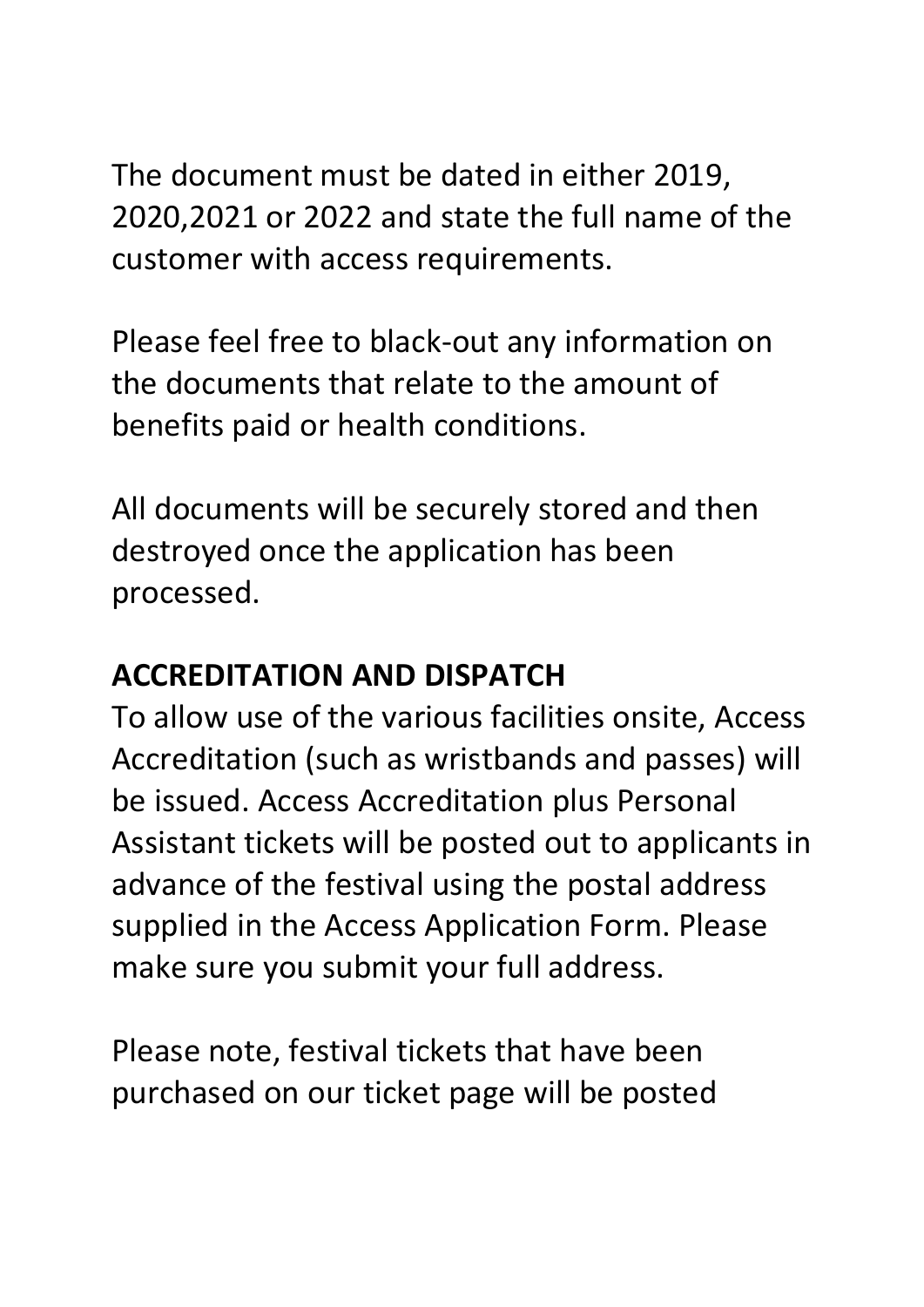separately from the ticket agent they were ordered from.

#### **EVENT TIMINGS**

The campsites open to camping ticket holders at 12pm on Friday and need to be vacated by 12pm on Monday.

The festival arena will open to Weekend No Camping ticket holders from 3pm on Friday.

The arena will open at 11am on Saturday and Sunday to Weekend No Camping and Day ticket holders.

Car parks will open from 10am on Friday, Saturday and Sunday.

#### **SITE LAYOUT AND GROUND CONDITIONS**

The Love Supreme Festival site is generally accessible to visitors with mobility impairments. The land is reasonably level with a few inclines. However, please be aware that it is a green grass site with no hard-standing intersections. Between the arena and the Accessible Campsite, the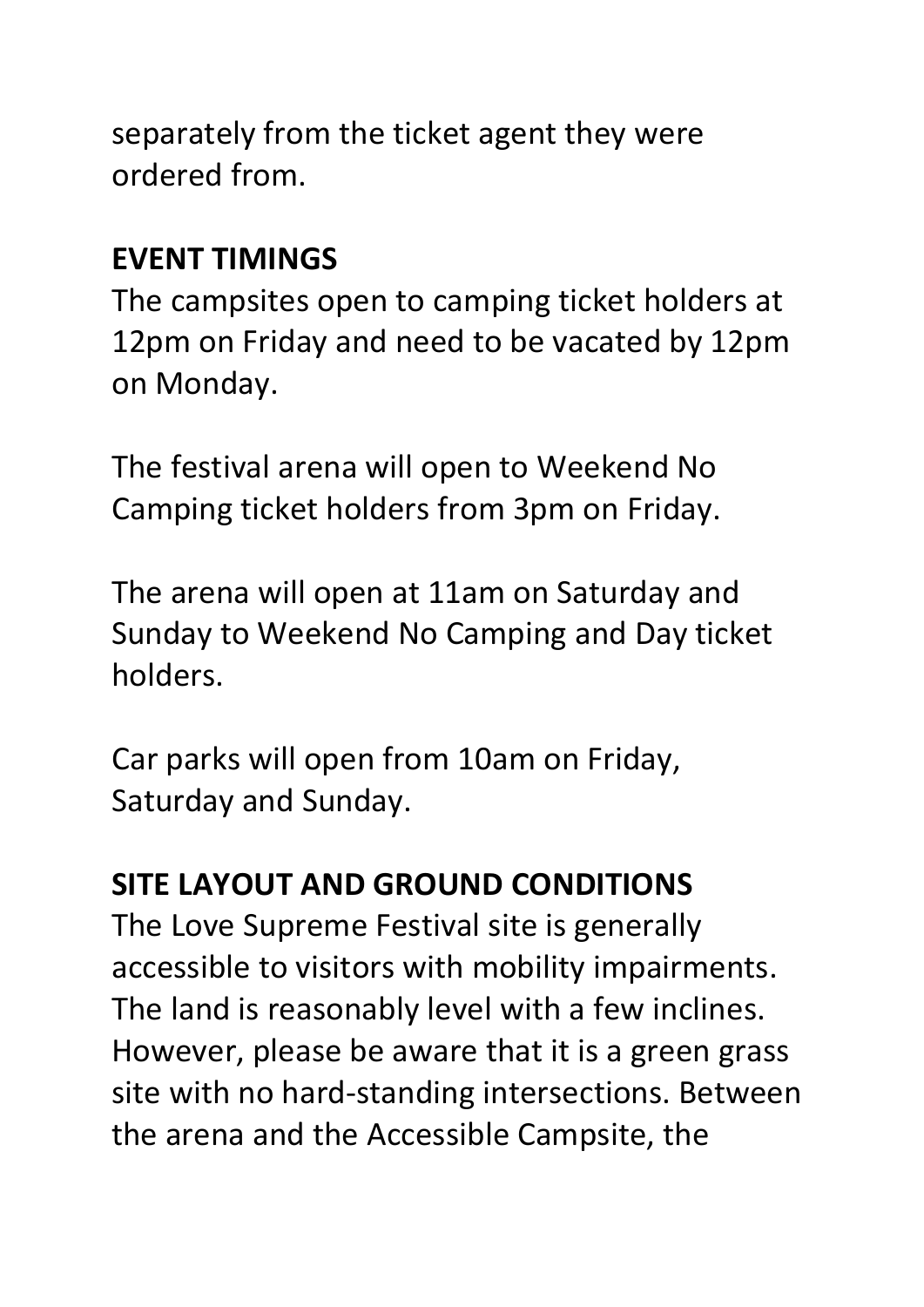Premium Campsite and the entry/exit to Glynde village, trackway has been laid across entrance ways to provide routes for event service vehicles. The trackway is 50mm deep and, in order to cross it, you will be required to make the small step up and down.

Please take the weather into consideration when planning what to bring and be aware that weather can have an impact on mobility due to the presence of mud. In some cases, if it is muddy, we may need to lay additional trackway or bark chippings in the most affected areas.

#### **ACCESSIBLE CAMPSITE**

We have a dedicated Accessible Campsite, with accessible toilets and showers, located approximately 300m from the Accessible Car Park and within close reach of the main festival arena.

The Accessible Campsite is for tent camping only. Cars are not allowed in the campsite and we do not offer power hook ups to individual tents.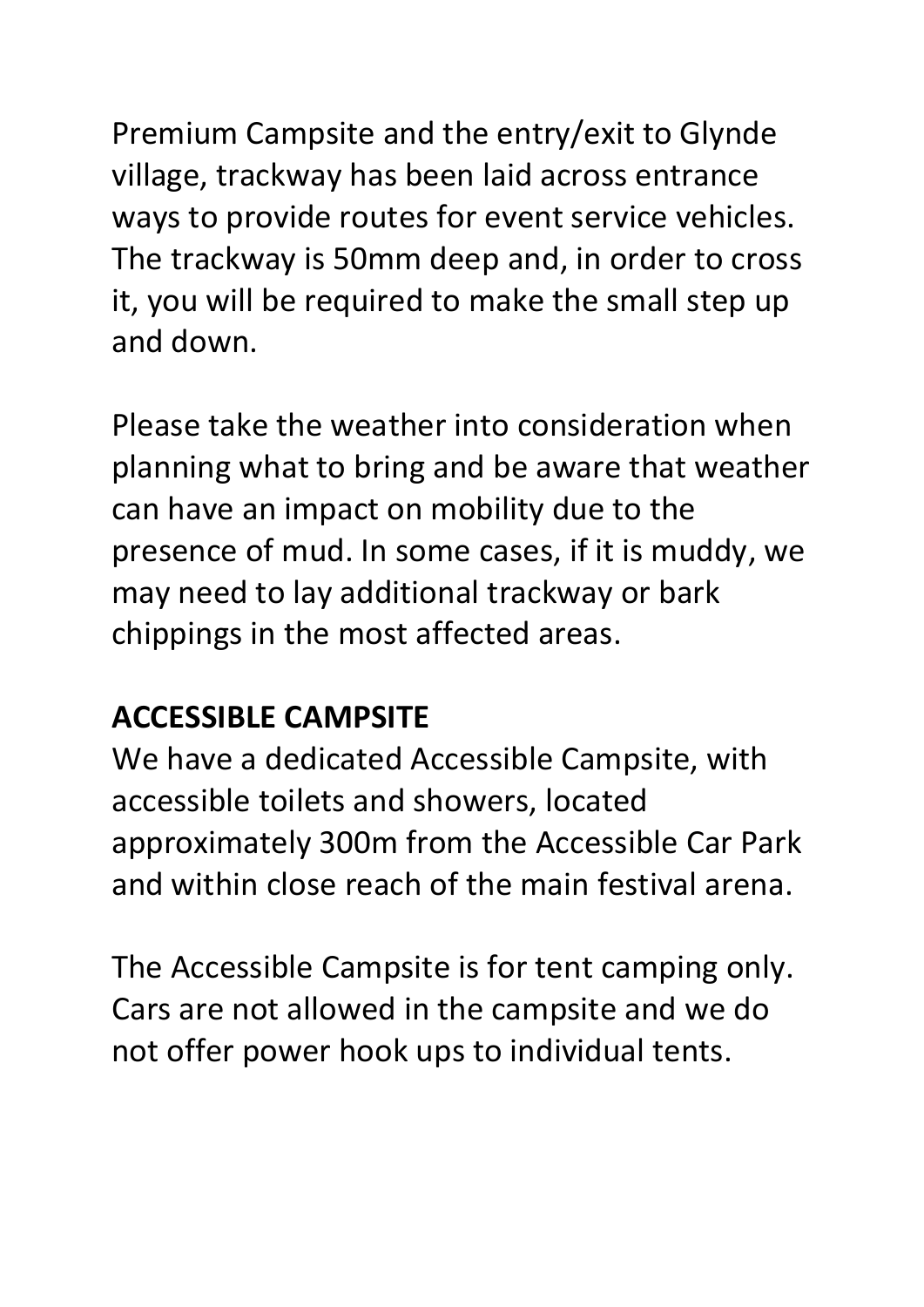Festival staff will not be able to provide physical assistance to move luggage between car parks and campsites, or to put up tents. If you require assistance of this nature, you must bring along a Personal Assistant who is capable of supporting your needs.

Please let us know if you would like to camp in the Accessible Campsite on the Access Application Form. Please note, there are no accessible facilities in the General or Premium campsites.

In addition to a Personal Assistant, you are allowed up to four guests to camp with you in the Accessible Campsite. Please advise of your numbers on the Access Application Form so we can accommodate your group.

## **ACCESSIBLE LIVE-IN VEHICLE FIELD**

We have a dedicated Accessible Live-In Vehicle Field, with accessible toilets and showers, located within close reach of the main festival arena.

Please let us know if you would like to pitch your campervan in the Accessible Live-In Vehicle Field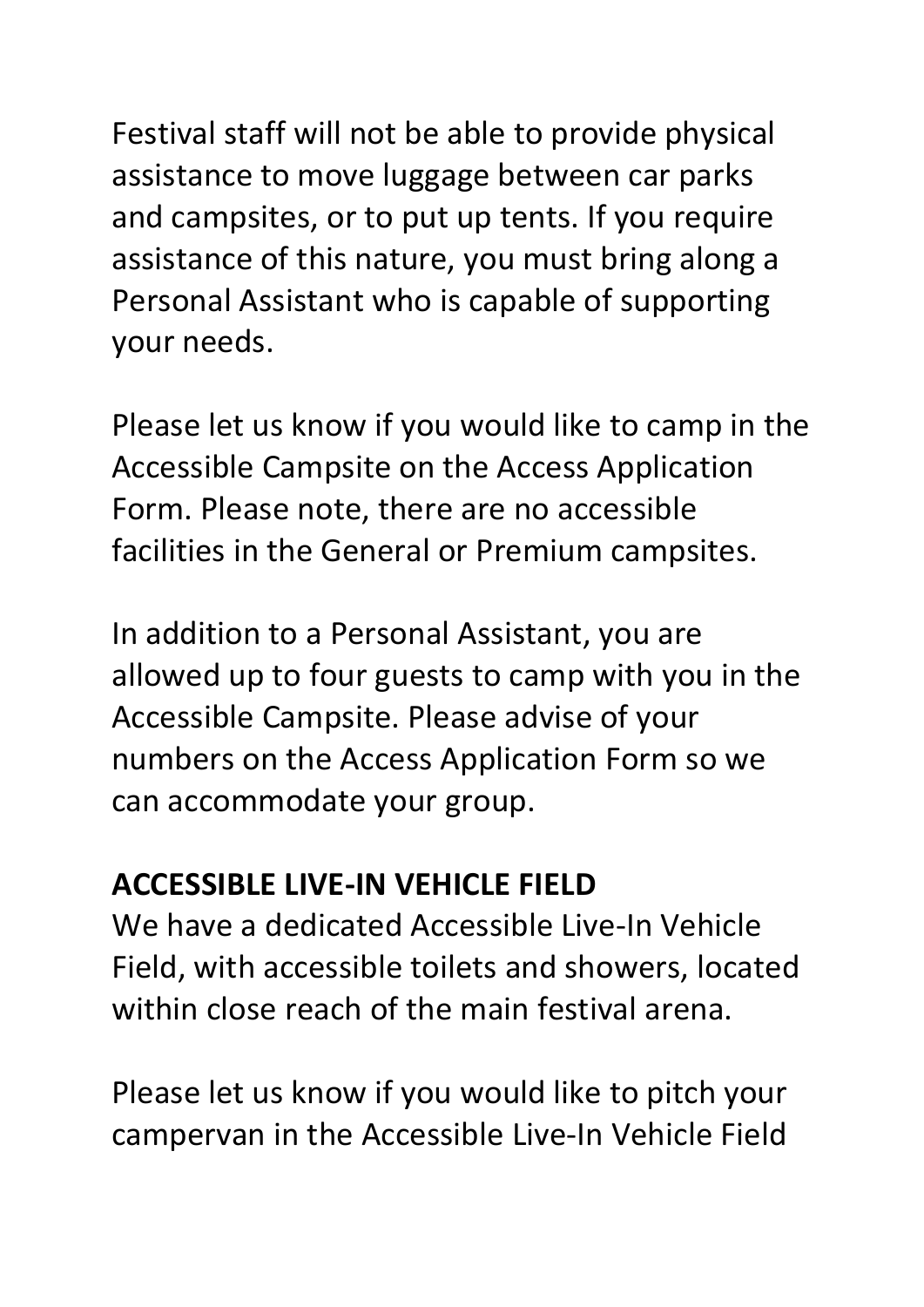on the Access Application Form. Please note, there are no accessible facilities in the General Live-In Vehicle Fields.

You will need to buy a Live-In Vehicle User Ticket for each member of your party, as well as a Live-In Vehicle Pitch Ticket for your vehicle from our [ticket page.](https://lovesupremefestival.com/weekend-tickets/)

The Accessible Live-In Vehicle Field is for live-in vehicles that are genuinely built or adapted for sleeping. Please also make sure you read our full Live-In Vehicle info [here.](https://lovesupremefestival.com/accommodation/)

Please use the Access Application Form to advise the number of people staying in the Live-In Vehicle in addition to the applicant and Personal Assistant. Please note, only one live-in vehicle per application.

If you do want to pitch your Live-In Vehicle in the Accessible Live-In Vehicle Field and want to have an electric hook-up, please purchase Live-In Vehicle Pitch with Power from our ticket page and make sure you let us know on the Access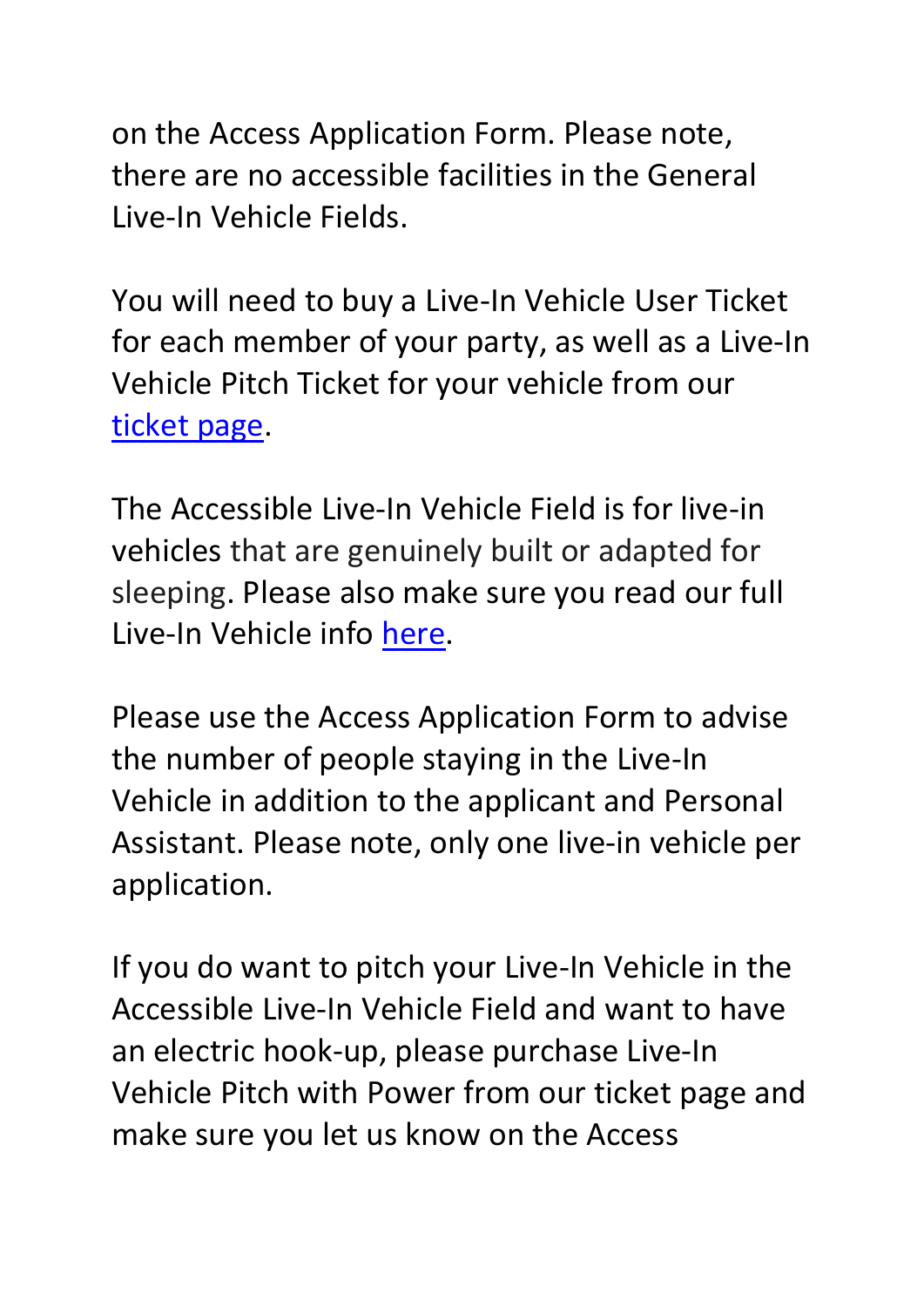Application Form. Please purchase the correct size Live-In Vehicle Pitch for your set-up.

Directions for how to reach the Accessible Live-In Vehicle Field will be sent out in advance.

## **ACCESSIBLE CAR PARK**

There is an Accessible Car Park in the General Campsite car park. Please have your blue badge on display and inform the stewards that you would like to park there when you arrive.

If you don't have a blue badge but someone in your party has a disability or a condition which means that they cannot travel very far from the car, please let our stewards know when you arrive. They will do their best to accommodate you in the Accessible Car Park.

If you do intend to use the Accessible Car Park, please let us know on the Access Application Form so we can get an idea of numbers.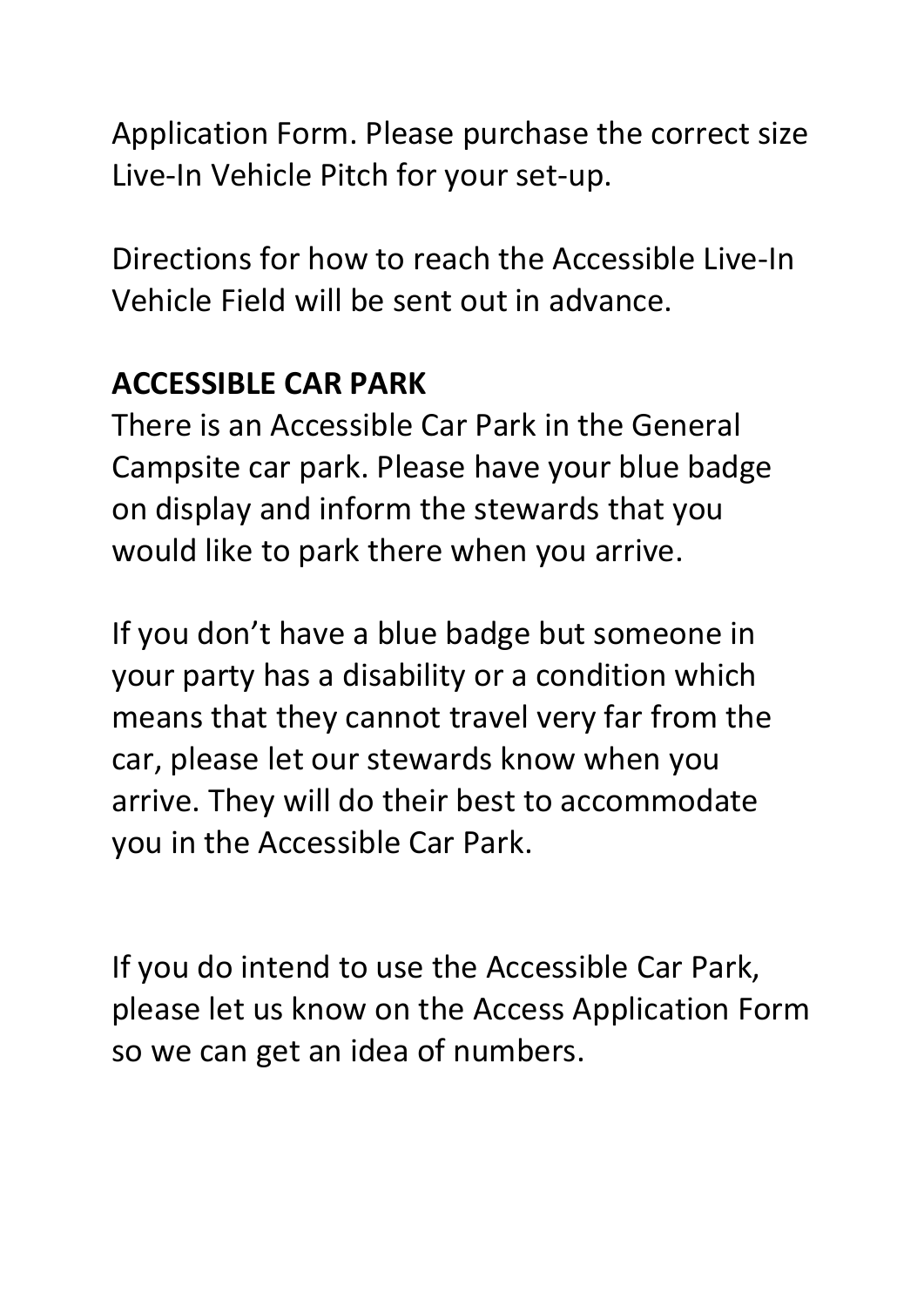Please note, all drivers must purchase a Car Park Pass (either online from our [ticket page](https://lovesupremefestival.com/weekend-tickets/) or in cash on the day) to be able to park at the festival.

#### **PREMIUM/SUPREMIUM**

There are no accessible facilities in the Premium Campsite. If you have a Premium or Supremium Camping ticket but require accessible facilities, we recommend you camp in the Accessible Campsite. Please let us know on the Access Application Form.

If you do choose to camp in the Accessible Campsite, we also recommend you don't park in the Premium Camping car park as this is situated at the South Entrance, on the opposite side of the site to the Accessible Campsite. You should park in the Accessible Car Park within the General Car Park.

The distance from Accessible Car Park to the Accessible Campsite is approximately 300 metres over a farm track and grass route.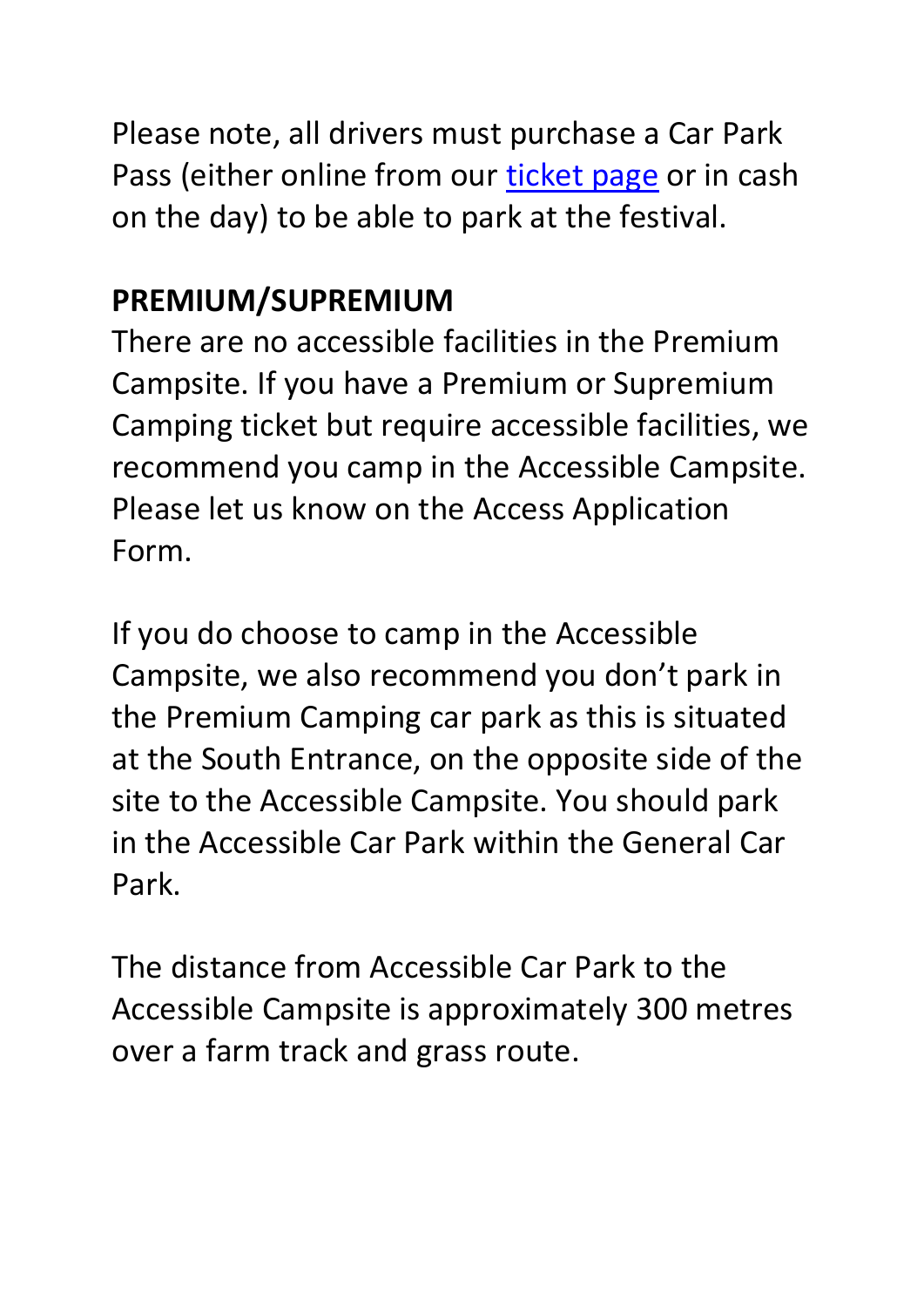There are two Supremium areas in the festival arena, Supremium North and Supremium South, that will have accessible toilets. Only guests with Supremium tickets can access these areas.

## **MEDICAL, INFO & WELFARE**

The Medical and Info & Welfare Tents are open 24/7 throughout the festival and located inside the main festival arena, approx. 100 metres from the Accessible Campsite.

If you require use of the Welfare Tent's charging facilities for a wheelchair or refrigeration for medical items, please request this via the Access Application Form.

Our Access Manager is located at the Welfare & Info Tent and will be happy to assist you with answering questions and providing information throughout the weekend.

## **PICK UP/DROP OFF – CARS, TAXIS AND BUSES**

If travelling by car or taxi, please follow directional road signage to the Pick Up/Drop Off area as you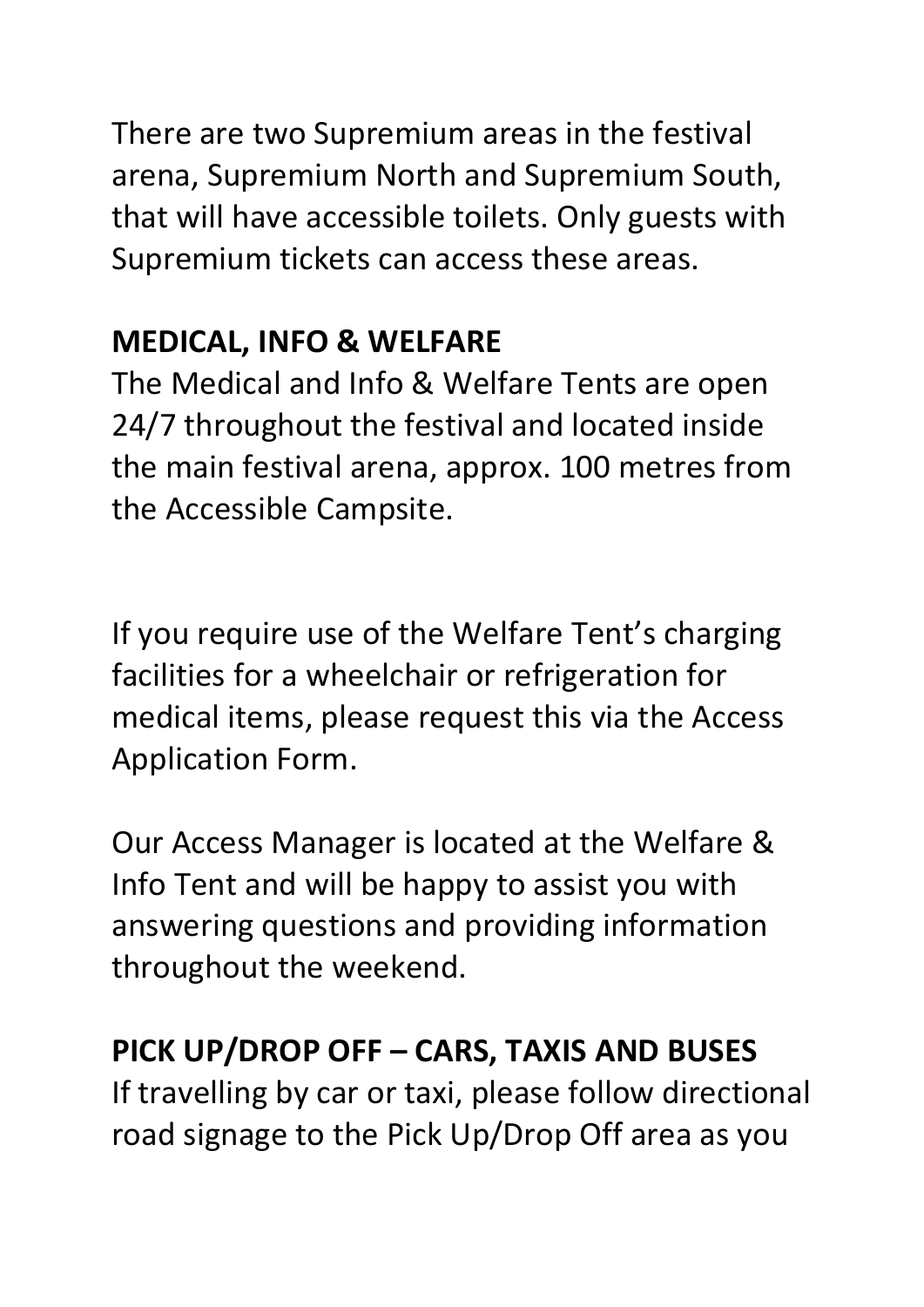approach the festival. All festival buses will arrive at and depart from the festival bus stop at the Pick Up/Drop Off area. All buses are wheelchair accessible.

Follow event signage to the main entrance from the Pick Up/Drop Off area. The distance is approximately 400 metres and the route is mainly along a flat grassed surface, however there are two areas of more uneven ground.

#### **TRAIN**

The closest station to the festival is Glynde Station. From here the free Glynde Station Shuttle Bus will take you to the festival bus stop at the Pick Up/Drop Off Area. All buses are wheelchair accessible.

If you prefer to make your own way from the station, please be aware that the closest festival entrance is the South Entrance which is approximately 800 metres up an incline from Glynde Station. Additionally, the Accessible Campsite is located on the opposite side of the site and is a further 600 metres away.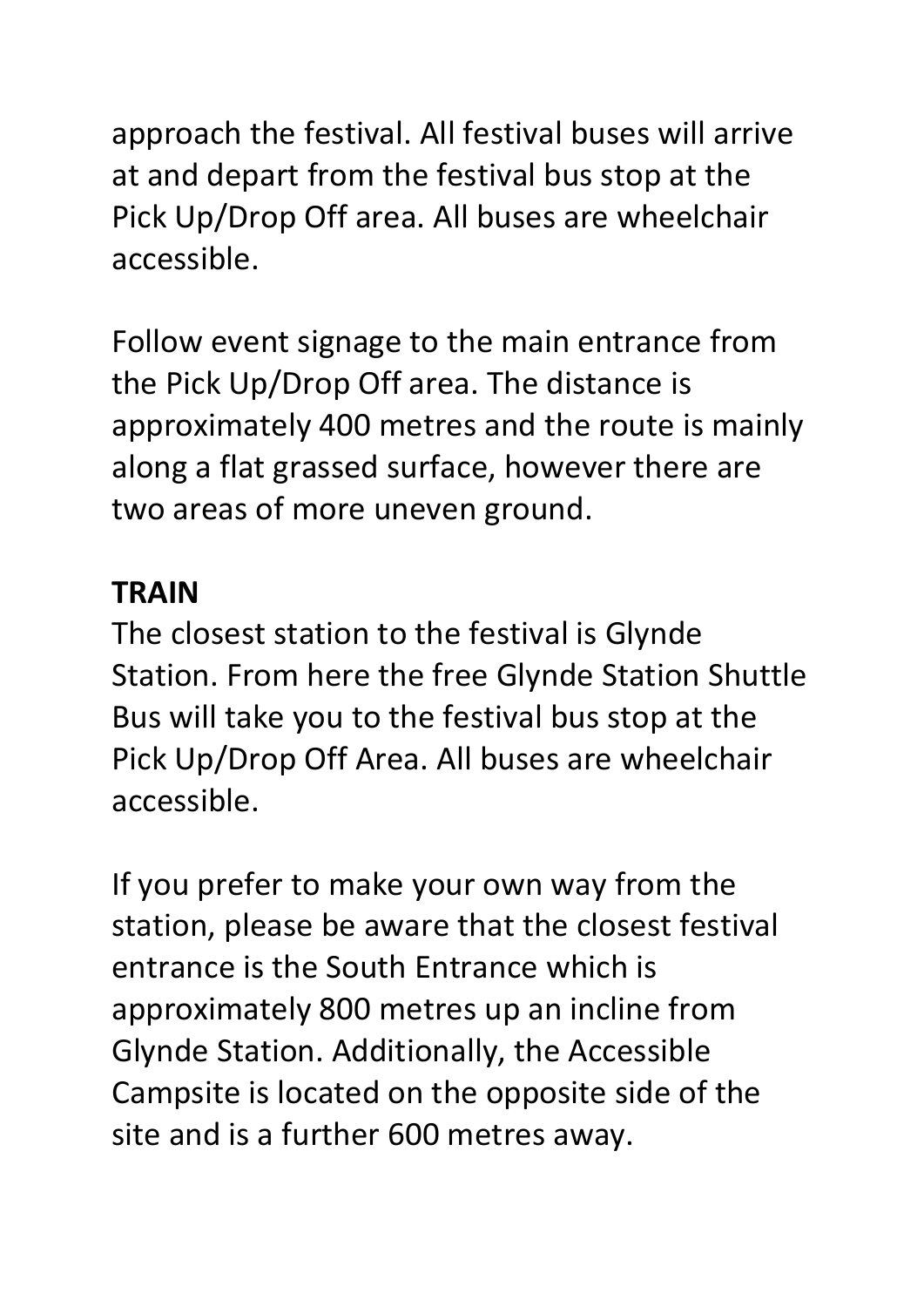For further details on our public transport options, please read our [Travel page.](https://lovesupremefestival.com/info/travel)

# **TOILETS**

Accessible Toilets are positioned throughout the event and stewarded. They are located at:

- Main Stage Viewing Platform
- Big Top (Stage 2) Viewing Platform
- Behind the Info + Welfare Point
- Accessible Campsite
- Supremium North and Supremium South (Please note, only people who have purchased a Supremium ticket will be able to use the accessible toilet located in this area.)

## **ACCESSIBLE VIEWING AREAS**

There are accessible viewing areas throughout the site at Love Supreme. This is a mix of raised and ground level viewing with seating provided. While the areas are of a reasonable size for the event, spaces are limited and we encourage you to share the facilities and consider others' needs.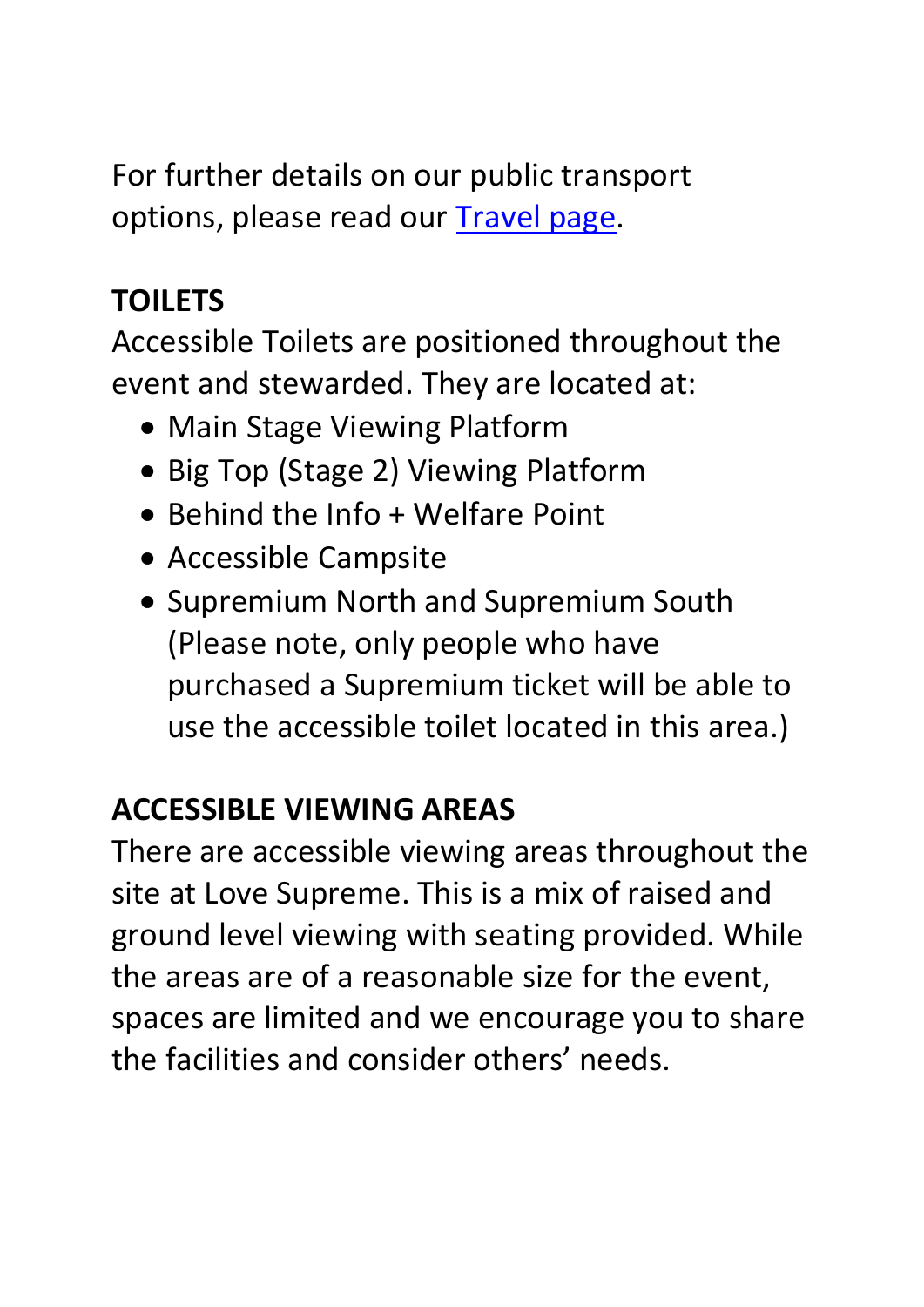Please request access to these areas on the Access Application Form. You will then be provided with 2 x Accessible Viewing passes per successful application and these must be shown in order to access the accessible viewing areas.

# **ASSISTANCE DOGS**

Assistance dogs are welcome at Love Supreme. There are water points and bins located throughout the arena and campsites to ensure you can care for your dog's welfare during the festival.

# **LIGHTS**

Due to the nature of the event and types of performance, there will be flashing and moving lights.

# **ENQUIRIES**

If you have any queries, please contact us at [access@lovesupremefestival.co.uk.](mailto:access@lovesupremefestival.co.uk)

# **MAP**

The Access Map will be published on the Access Information page of the festival website in